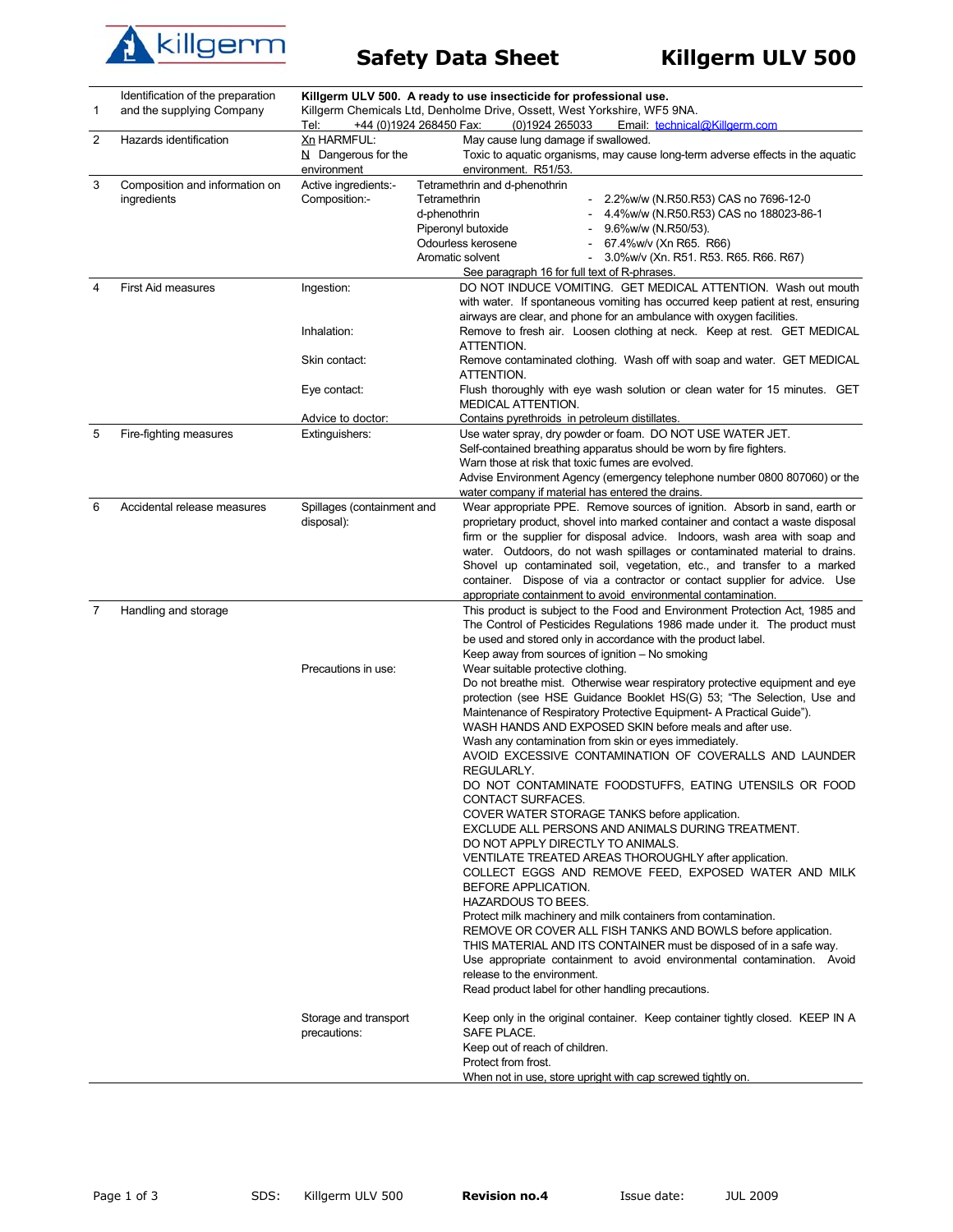8 Exposure controls and personal

protection

## Workplace exposure limits: Oil mist mineral, odourless kerosene. UK.EH402002. Maximum Exposure Limit: 5mg/m\_ (8 hour), 10mg/m\_ (15 mins). Distillates (petroleum) hydrotreated light\_ odourless kerosene:- TWA LTEZ 1200mg/m<sup>3</sup> (165ppm) (EH40/2002). Health and Safety Executive have advised chemical industry that Occupation Exposure Limits (in EH40/2002) can continue to be used where no relevant entry in "EH40/2005 Workplace Exposure Limits" is evident. Personal Protection: PPE Item In Use In Use Spillage Respirator **Half mask respirator to EN140 plus** A1P2 class filter to EN141 (minimum). Half mask respirator to EN140 plus A1P2 class filter to EN141 (minimum). Gloves Unlined synthetic rubber/PVC (300mm) (EN374:2003 J\*\*) eg. Solvex nitrile. Unlined synthetic rubber/PVC (300mm) (EN374:2003 J\*\*) eg. Solvex nitrile. Overall Low levels of contamination- Coverall type 5/6. High levels of contamination-Coverall type 4. Low levels of contamination- Coverall type 5/6. High levels of contamination-Coverall type 4. Goggles/ Face shield Goggles to EN166 34 Face shield to EN166 3 Environmental Exposure Controls: Product should be used in accordance with the instructions on the label. Any spillage should be dealt with promptly, and in accordance with advice on this SDS, in order to avoid contamination of watercourses or ground 9 Physical and chemical properties Appearance: Straw coloured liquid. pH:  $D = D$  Not applicable. Flash point: 67°C. Flammability: Flammable, will burn at room temperatures to evolve toxic combustion products. Bulk density: 0.840 Solubility: Insoluble in water. Product will float on water. Odour: Slight kerosene odour. Incompatibility: Incompatible with strong oxidising agents, strong acids and strong bases. 10 Stability and reactivity Product is stable and not a reactive substance. Toxic/hazardous fumes evolved in a fire. 11 Toxicological information Routes of entry/symptoms of contact: Inhalation: In normal circumstances, the low volatility of this product does not give rise to harmful concentrations. Precautions should be taken to prevent exposure to product spray/mist. Skin and eyes: Odourless kerosene is a moderate skin irritant. Prolonged or repeated contact can give rise to severe irritation or cause dermatitis. Irritating to eyes. Ingestion: The main hazard of swallowing the product arises from any consequent aspiration into the lungs which may cause chemical pneumonitis. 12 Ecological information • **•** Preparation is classified as (N) Dangerous for the environment. Toxic to aquatic organisms, may cause long-term adverse effects in the aquatic environment. • The active ingredients & piperonyl butoxide giving rise to this classification are rapidly degraded in air, water and on contact with soils and organic matter. Odourless kerosene is highly volatile and will rapidly evaporate and degrade in air. The product is essentially insoluble in water (it will float on the top of water). It is readily and rapidly biodegradable. No acute toxicity to aquatic organisms is expected at the maximum water solubility (<0.10%w/w) of odourless kerosene. Long-term adverse effects to aquatic organisms are not expected. The aromatic solvent is also highly volatile and will rapidly evaporate to the air if released. It does not biodegrade rapidly but will degrade in air and is expected to be removed in a wastewater treatment facility. Long-term adverse effects to aquatic organisms are possible if continuous exposure is maintained. • Adverse environmental effects arising as a consequence of use of ULV 500 (in situations for which it is approved and as indicated on the label) have not occurred and none are expected. 13 Disposal considerations Empty containers: Do not re-use – empty completely. Dispose of as controlled waste. Ensure containers are empty. Treat as non-hazardous waste. Use EWC (European Waste Catalogue) code 15 01 02 on duty of care transfer notes. If containers are not emptied, treat packaging as hazardous waste, use EWC code 15 01 10\*. Unused/recovered materials: Do not dispose in domestic waste. Dispose of as controlled waste. Treat as hazardous waste. Use EWC code 16 03 05\*. Contaminated PPE/ wipes/ contaminated boxes/ spill control material: Treat as controlled waste. For low levels of contamination, treat as nonhazardous waste. Use EWC code 15 02 03. For heavily contaminated items treat as hazardous waste and use EWC code 15 02 02\*. Contact supplier for advice on disposal matters.